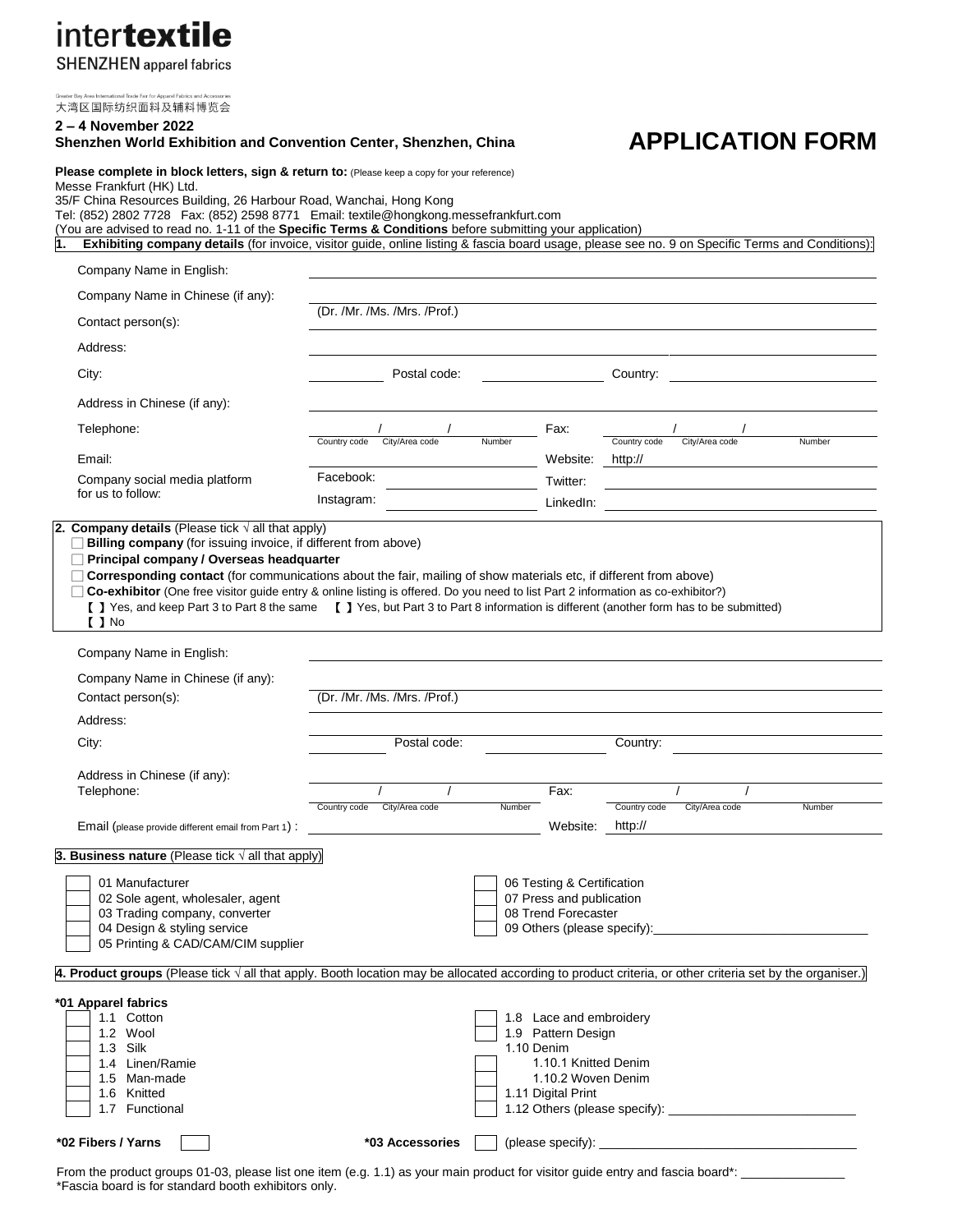# intertextile

**SHENZHEN** apparel fabrics

rel Fab

l Trade Fair for An 大湾区国际纺织面料及辅料博览会

| 5. Our products are used in the following applications (Please tick $\sqrt{ }$ all that apply)                                                                                                                                            |                                                                                       |                                                                                                                                                                                                                                                                                                      |
|-------------------------------------------------------------------------------------------------------------------------------------------------------------------------------------------------------------------------------------------|---------------------------------------------------------------------------------------|------------------------------------------------------------------------------------------------------------------------------------------------------------------------------------------------------------------------------------------------------------------------------------------------------|
| 01 Suitings<br>02 Casual wear<br>03 Ladieswear                                                                                                                                                                                            | 04 Functional wear/ Sportswear<br>05 Shirtings<br>06 Jeanswear                        | 07 Children & infants wear<br>08 Swimwear & lingerie<br>09 Others                                                                                                                                                                                                                                    |
| 6. Sustainable products / services exhibitor list (Please tick $\sqrt{ }$ one that applies)                                                                                                                                               |                                                                                       |                                                                                                                                                                                                                                                                                                      |
| practices.) (No any sustainable indication will be made if exhibitor leaves this question blank.)                                                                                                                                         |                                                                                       | Does your company wish to be identified as a sustainable exhibitor in the visitor guide and online listing? (This applies to companies that provide<br>sustainable products or services, and/or use sustainable raw materials, manufacturing and finishing processes as well as socially responsible |
| Yes<br>No                                                                                                                                                                                                                                 |                                                                                       |                                                                                                                                                                                                                                                                                                      |
| 7. Agent / Representative to be listed in the online listing? (Please complete by either Eng or Chi only)                                                                                                                                 |                                                                                       |                                                                                                                                                                                                                                                                                                      |
| Information as below:<br>Address:                                                                                                                                                                                                         |                                                                                       | Email: <b>Exercise Email:</b>                                                                                                                                                                                                                                                                        |
| No                                                                                                                                                                                                                                        | We are looking for Agent(s). (Please specific the location(s): _________________      |                                                                                                                                                                                                                                                                                                      |
| <b>8. Business information</b> (Please tick $\sqrt{}$ all that apply)                                                                                                                                                                     |                                                                                       |                                                                                                                                                                                                                                                                                                      |
| Does your company wish to indicate the following business information in the fascia board (standard booth only) & online listing?<br>(No indications will be made if exhibitor leaves this question blank.)<br>Custom-made services<br>1. |                                                                                       | 4. Small orders, if yes, please advise your order range also (single selection, default 50-100m)                                                                                                                                                                                                     |
| 2.<br>Exporter<br>3. Product in stock<br>5.                                                                                                                                                                                               | $\Box$ 50-100m $\Box$ 101-500m $\Box$ 501m or above<br>Onsite sample cutting services |                                                                                                                                                                                                                                                                                                      |
|                                                                                                                                                                                                                                           |                                                                                       | 9. Please specify your product range (20 words max, may also be used as online listing, please see no. 9 on Specific Terms and Conditions):                                                                                                                                                          |
| (Eng)                                                                                                                                                                                                                                     |                                                                                       |                                                                                                                                                                                                                                                                                                      |
| (Chi)                                                                                                                                                                                                                                     |                                                                                       |                                                                                                                                                                                                                                                                                                      |
| 10. Visitor guide, online listing & fascia board listing:                                                                                                                                                                                 |                                                                                       |                                                                                                                                                                                                                                                                                                      |
| Do you agree if we use above information for visitor guide, online listing & fascia board listing?                                                                                                                                        |                                                                                       |                                                                                                                                                                                                                                                                                                      |
| ("YES" will be chosen if exhibitor leaves this question blank.)                                                                                                                                                                           |                                                                                       |                                                                                                                                                                                                                                                                                                      |
| Yes<br>No, we want to have a blank form to fill in                                                                                                                                                                                        |                                                                                       |                                                                                                                                                                                                                                                                                                      |
|                                                                                                                                                                                                                                           |                                                                                       |                                                                                                                                                                                                                                                                                                      |
| 11. Stand options:<br>- Standard booth (minimum 9 sqm)                                                                                                                                                                                    | <b>Standard booth includes:</b>                                                       |                                                                                                                                                                                                                                                                                                      |
|                                                                                                                                                                                                                                           |                                                                                       |                                                                                                                                                                                                                                                                                                      |
| Booth size: ______________________ sqm<br>Participation fee per sqm: US\$250                                                                                                                                                              | - Complete booth construction<br>- Wall-to-wall carpet                                | - 1 spotlight per 3 sqm<br>- 1 electronic socket                                                                                                                                                                                                                                                     |
|                                                                                                                                                                                                                                           | - Fascia board with company name and                                                  | - Booth cleaning and security                                                                                                                                                                                                                                                                        |
|                                                                                                                                                                                                                                           | booth number                                                                          | - Listing in visitor guide                                                                                                                                                                                                                                                                           |
|                                                                                                                                                                                                                                           |                                                                                       |                                                                                                                                                                                                                                                                                                      |
|                                                                                                                                                                                                                                           | - 1m sample rack / shelf per 3 sqm                                                    | - Participation in Trend Forum                                                                                                                                                                                                                                                                       |
|                                                                                                                                                                                                                                           | - Lockable cupboard                                                                   | - Visitor e-invitation                                                                                                                                                                                                                                                                               |
|                                                                                                                                                                                                                                           | - 1 table & 3 chairs                                                                  | - PR & marketing support                                                                                                                                                                                                                                                                             |
| - Raw space (minimum 36 sqm)                                                                                                                                                                                                              | Raw space includes:                                                                   |                                                                                                                                                                                                                                                                                                      |
| Booth size: _____________________ sqm                                                                                                                                                                                                     | - Floor space                                                                         | - Participation in Trend Forum                                                                                                                                                                                                                                                                       |
| Participation fee per sqm: US\$220                                                                                                                                                                                                        | - Booth security                                                                      | - Visitor e-invitation                                                                                                                                                                                                                                                                               |
|                                                                                                                                                                                                                                           | - Listing in visitor guide                                                            | - PR & marketing support                                                                                                                                                                                                                                                                             |
| Payment:                                                                                                                                                                                                                                  |                                                                                       | 50% of the total participation fee as deposit is required with application. Final/balance payment is due on 29 July 2022. See no. 5                                                                                                                                                                  |
| on Specific Terms and Conditions for bank account details.                                                                                                                                                                                |                                                                                       |                                                                                                                                                                                                                                                                                                      |
| 12. Name of legally responsible person (Please print last name, first name and sign below):                                                                                                                                               |                                                                                       |                                                                                                                                                                                                                                                                                                      |
| Name:                                                                                                                                                                                                                                     | Title:<br><u> 1980 - Johann Barbara, martin amerikan basal da</u>                     |                                                                                                                                                                                                                                                                                                      |
|                                                                                                                                                                                                                                           |                                                                                       | We hereby accept the General Terms & Conditions of Participation (https://www.hk.messefrankfurt.com/hongkong/en/general-terms-and-conditions.html) and the Specific Terms & Conditions on the reverse of this application.                                                                           |
| Signature:                                                                                                                                                                                                                                | Date:                                                                                 |                                                                                                                                                                                                                                                                                                      |
| Company stamp (Same as Exhibiting Company):                                                                                                                                                                                               |                                                                                       |                                                                                                                                                                                                                                                                                                      |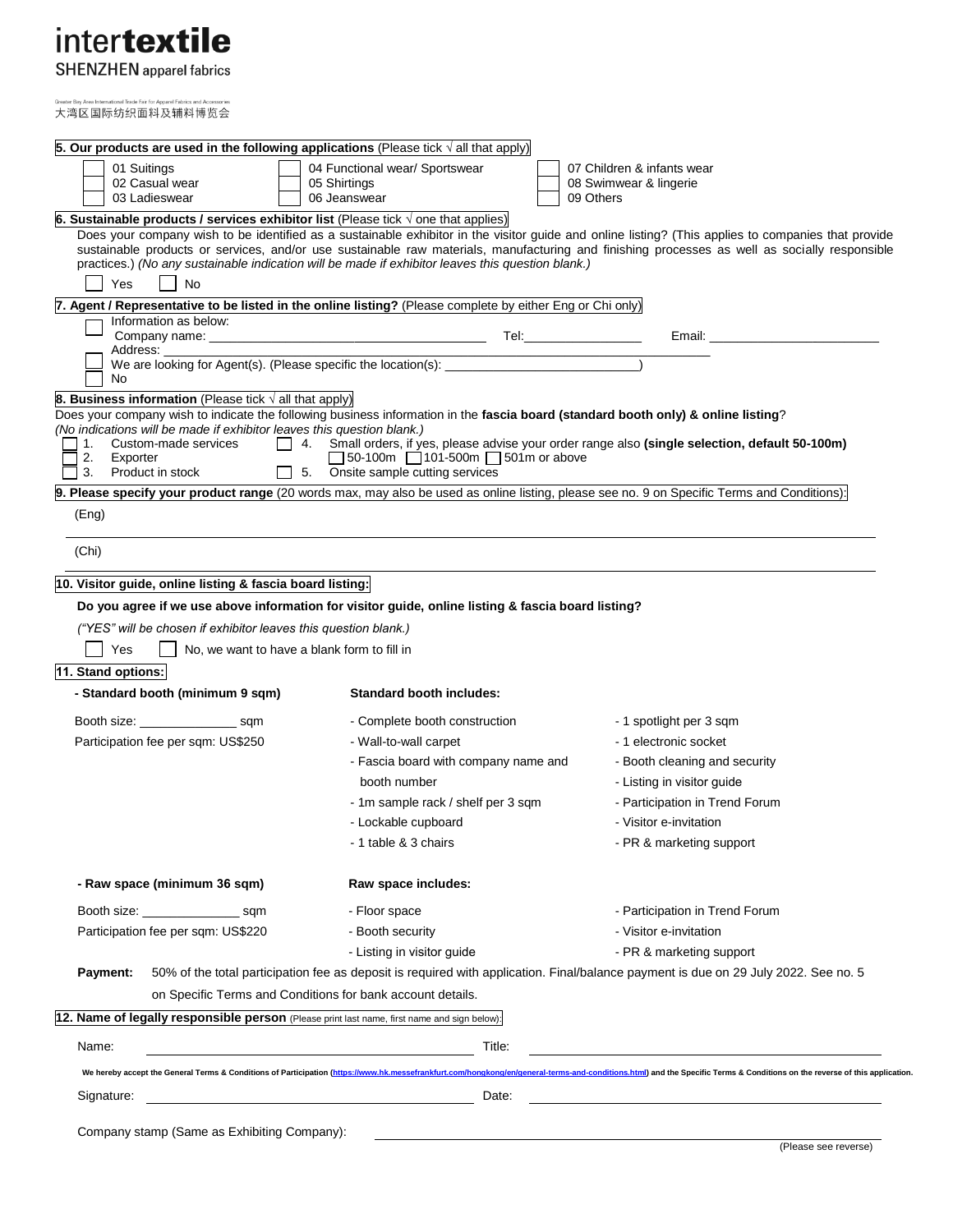## **Specific Terms and Conditions**

### **1. Organiser**

Messe Frankfurt (HK) Ltd. 35/F China Resources Building 26 Harbour Road, Wanchai, Hong Kong

### **2. Location of event**

Shenzhen World Exhibition and Convention Center No. 1 Zhancheng Road, Fuhai Street, Bao'an District, Shenzhen, China

#### **3. Date of event**

2 − 4 November 2022

#### **4. Registration and confirmation**

Application to exhibit is made by submitting a completed and signed application form to the organiser. The organiser will confirm receipt of applications in writing by email and original mail.

#### **5. Terms of payment**

50% of the total participation fee as deposit is required upon application. Applicants should remit the appropriate amount directly to the organiser. Final balance is due on or before 29 July 2022. All bank charges are to be borne by applicant.

Payment should be made to: Hong Kong and Shanghai Banking Corporation Ltd. 1 Queen's Road Central, Hong Kong USD A/C No: 511-017758-274 A/C Holder: Messe Frankfurt (HK) Ltd. Swift Code: hsbchkhhhkh

#### **6. Cancellation**

If an applicant withdraws his application, for whatever reason, before he receives either a rejection or confirmation of his application, any participation fee paid will be forfeited.

If the exhibitor notifies the organiser of his withdrawal within three months of the start date of the event, he is liable for the total participation fee.

Should the exhibitor under contract (i.e. in receipt of confirmation) inform the organiser that he will not participate in the event, providing the organiser is able to resell the stand without loss, the payment to be made by the exhibitor will be reduced to a handling fee of US\$1,000 irrespective of the exhibitor's full liability for additional costs, fair guide fees etc.

## **7. General terms and conditions of participation**

The detailed General Terms & Conditions of Participation are given on the organiser's website www.messefrankfurt.com.hk and can be requested in printed form if required.

#### **8. Booth allocation**

The exhibitor booth location will be allocated according to product and business nature criteria, or other criteria set by the organiser. No change of booth location is allowed once it has been assigned and the exhibitor informed.

Additionally represented companies (co-exhibitors) must arrange their participation through the main exhibitor.

In cases where an application is received for nine (9) sqm, but due to hall layout only larger spaces are available, the applicant is required to pay the full cost of the additional space up to a maximum of six (6) sqm. The organiser reserves all rights regarding the final booth arrangements.

## **9. Visitor guide, online listing & fascia board**

Information from the application form will be used to prepare the exhibitor's entry in the visitor guide, online listing & fascia board.

With your visitor guide entry, your company name will appear in alphabetical order based on the first

letter of the exhibiting company name, in addition to country and product group listings. If available, please provide us also with your company information in Chinese.

Additional entries on both printed and online listing for co-exhibiting companies will be subject to a charge of USD200 per entry. Please contact us for the details.

The organiser / publisher will not take any responsibility if mistakes are made in the visitor guide due to unclear handwriting. The organiser reserves the rights to make changes in grammar and spelling to maintain consistency within the publication.

**10. Intellectual property rights / copyright** The exhibitor warrants that his exhibits and packages thereof and the related publicity materials do not in any way whatsoever violate or infringe any third party's rights including trade marks, copyrights, designs, names and patents whether registered or otherwise. The organiser has the right to refuse participation of any exhibitor found guilty of infringement of intellectual property

#### **11. Correspondence address for enquiries**

rights at any future trade fairs.

Messe Frankfurt (HK) Ltd. 35/F China Resources Building 26 Harbour Road Wanchai, Hong Kong Tel (852) 2802 7728 Fax (852) 2598 8771 Email: textile@hongkong.messefrankfurt.com

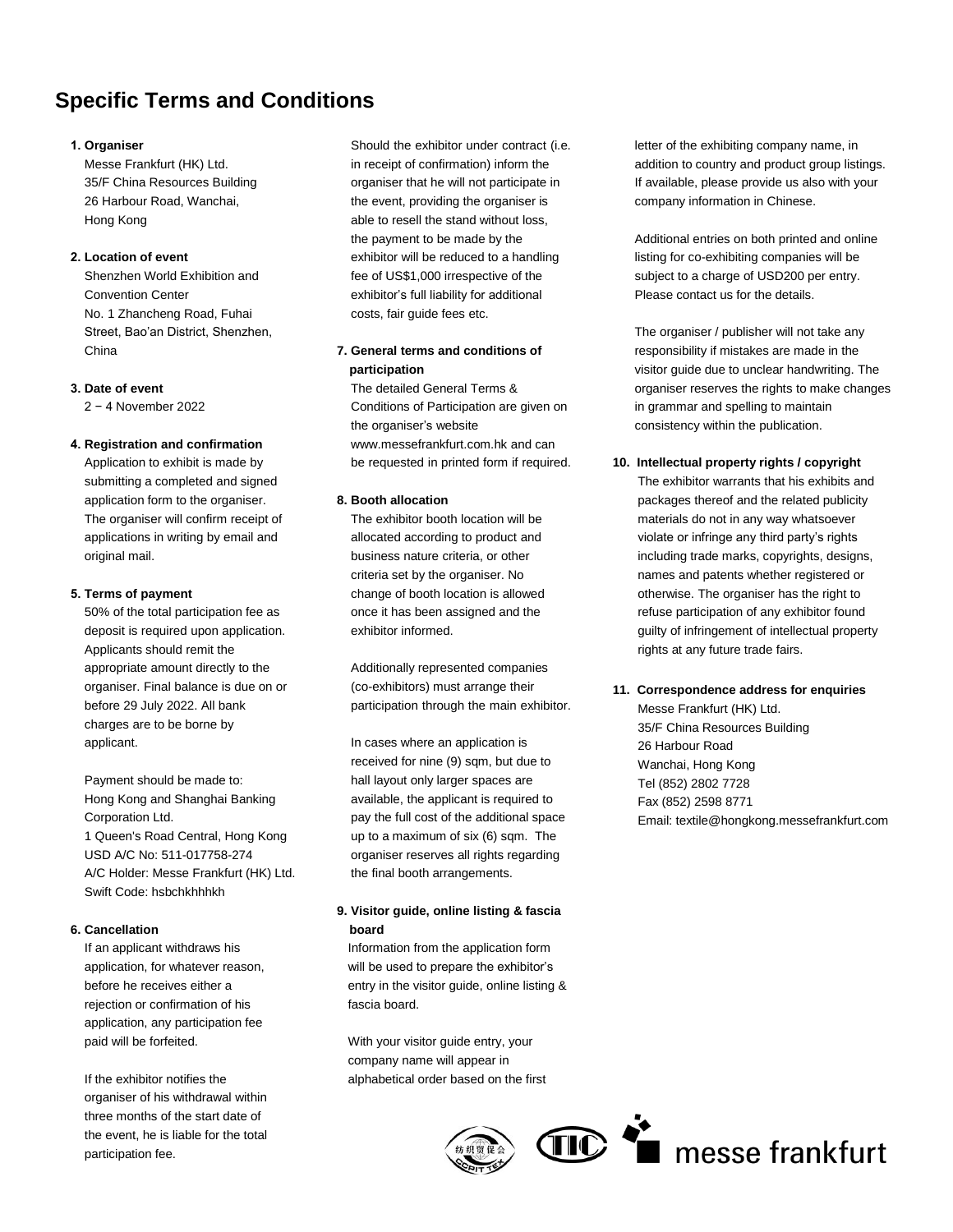# intertextile **SHENZHEN** apparel fabrics

**Compulsory**

大湾区国际纺织面料及辅料博览会

## **Company Profile Form**

Data collected from this company profile form is mainly for visitor promotion and the buyer match making programme. All data will be treated as confidential and will not be released to third parties without exhibitor's consensus. **ALL FIELDS ARE REQUIRED.** 

## **1. Company background** (Please specify with details)

| Company name                        |        |                                                    |      |                                       |      |
|-------------------------------------|--------|----------------------------------------------------|------|---------------------------------------|------|
| Name of your parent                 |        |                                                    |      |                                       |      |
| company (if any)<br>÷               |        |                                                    |      |                                       |      |
|                                     |        |                                                    |      |                                       |      |
| Year of establishment               |        | Country of head office                             |      |                                       |      |
|                                     |        |                                                    |      |                                       |      |
| Total no. of employee               |        | Country of overseas branch                         |      |                                       |      |
|                                     |        |                                                    |      |                                       |      |
| No. of owned factory                |        | Country of owned factory                           |      |                                       |      |
| City of your factory in             |        | Name of your factory in                            |      |                                       |      |
| China (if any)                      |        | China (if any)                                     |      |                                       |      |
| Share of sales revenue generated by |        |                                                    |      |                                       |      |
| (Please indicate with percentage)   |        |                                                    |      |                                       |      |
|                                     |        | <b>Export Sales</b>                                | $\%$ | Domestic Sales                        | $\%$ |
| <b>Business nature</b>              | $\Box$ | Textile manufacturer                               |      | □ Converter or Trading company        |      |
|                                     | □      | Textile manufacturer with owned<br>garment factory |      | Textile related services company<br>□ |      |

## 2. Production activities (Please tick  $\sqrt{a}$ ll that apply)

| Major mode of production                                             | ÷. | ப<br>OEM production                                 | Ц | ODM production                           | Ц | OBM production                        |
|----------------------------------------------------------------------|----|-----------------------------------------------------|---|------------------------------------------|---|---------------------------------------|
| Any R&D department?                                                  |    | $\therefore$ $\Box$ No                              | □ | Yes                                      |   |                                       |
| New collections per year                                             |    | Under 10 collections<br>ப                           |   | $\Box$ 11 – 50 collections               | ц | Over 50 collections                   |
| Annual production capacity<br>(Please specify the volume)            |    | the company of the company of the                   |   | (Yard / Meter / Ton / Piece) per annual. |   |                                       |
| Share of production capacity<br>(Please indicate with<br>percentage) |    | $\therefore$ $\Box$ In house production __________% |   | □                                        |   | Outsourced production __________<br>% |

## **3. Products** (Please tick <sup>√</sup> all that apply)

| Product groups | □<br>□<br>□<br>$\Box$<br>÷<br>□<br>□ | Cotton<br>Wool<br>Silk<br>Linen/Ramie<br>Fibers / Yarns<br>Others (please specify): | ◻<br>□<br>□<br>□<br>◻ | Knitted<br>Functional<br>Lace and embroidery<br>Man-made<br>Accessories |
|----------------|--------------------------------------|-------------------------------------------------------------------------------------|-----------------------|-------------------------------------------------------------------------|
|----------------|--------------------------------------|-------------------------------------------------------------------------------------|-----------------------|-------------------------------------------------------------------------|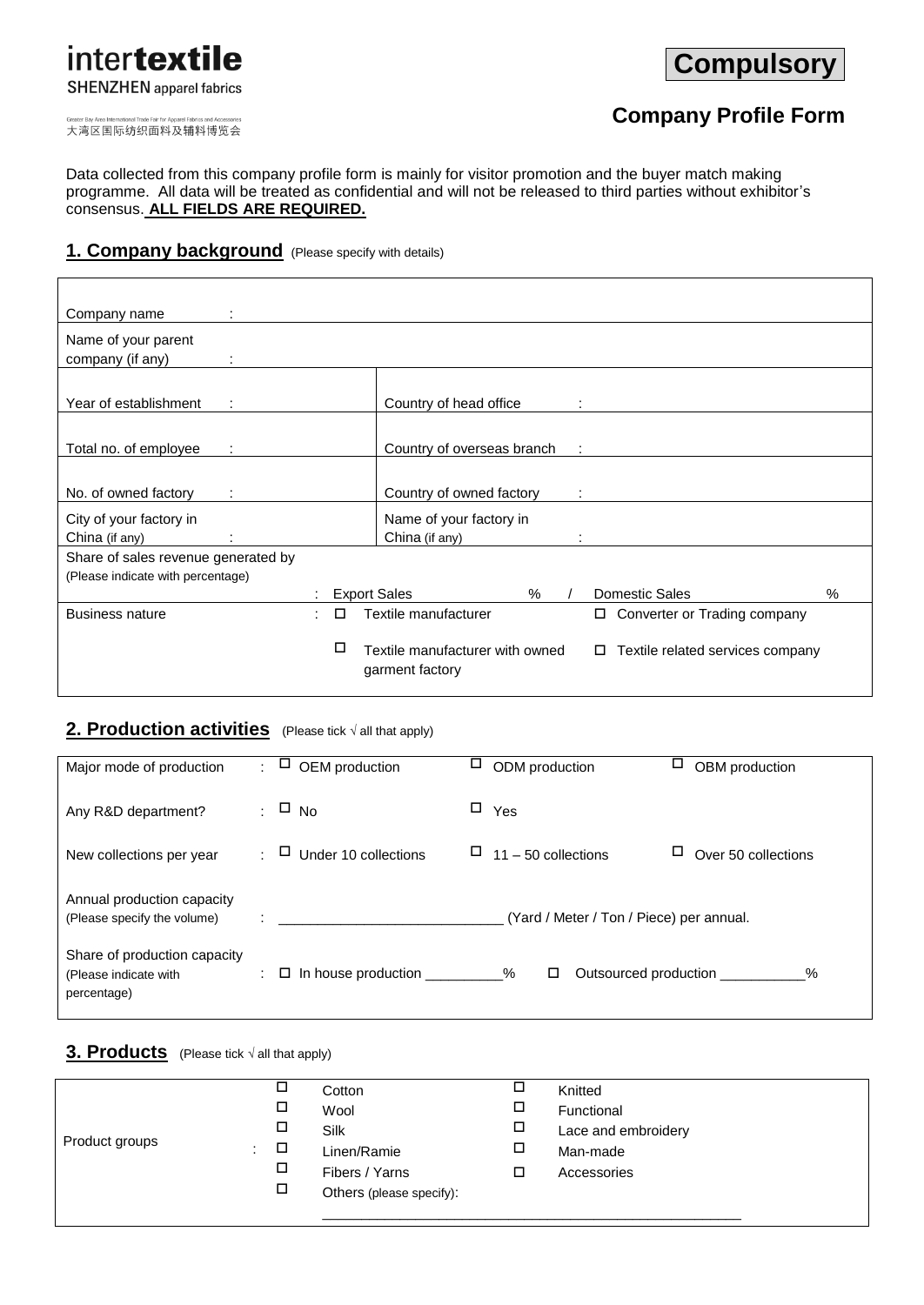# intertextile **SHENZHEN** apparel fabrics

大湾区国际纺织面料及辅料博览会

# **Compulsory**

# **Company Profile Form**

| Main specialty  | ÷      | □ | Knitted fabrics | ⊔ | Eco textile                           | ц | Fair trade product |
|-----------------|--------|---|-----------------|---|---------------------------------------|---|--------------------|
|                 |        |   | Woven fabrics   | □ | Functional product                    | □ | Design & styling   |
|                 |        | □ | Denim fabrics   | □ | Printing, Dyeing & Finishing services |   |                    |
| Any minimum     | $\sim$ | □ | <b>No</b>       | □ |                                       |   |                    |
| order quantity? |        |   |                 |   | Yes (Please specify):                 |   |                    |
| Any own brand?  |        | □ | <b>No</b>       |   | Yes (Please specify):                 |   |                    |
|                 |        |   |                 |   |                                       |   |                    |

## **Price scale and market**

| Market                            | Niche & high end market | Medium market        | Mass market |
|-----------------------------------|-------------------------|----------------------|-------------|
| Price range<br>(\$USD / per yard) |                         |                      |             |
| 1. > \$101                        | $\overline{\square}$    | $\overline{\square}$ | $\Box$      |
| 2. \$91 - 100                     | $\Box$                  | $\Box$               | $\Box$      |
| $3.$ \$81 - 90                    | $\Box$                  | $\Box$               | $\Box$      |
| 4. \$71 - 80                      | $\Box$                  | $\Box$               | $\Box$      |
| $5.$ \$61 - 70                    | $\Box$                  | $\Box$               | $\Box$      |
| $6.$ \$51 - 60                    | П                       | $\Box$               | $\Box$      |
| $7.$ \$41 - 50                    | $\Box$                  | $\Box$               | $\Box$      |
| 8. \$31 - 40                      | $\Box$                  | $\Box$               | $\Box$      |
| $9.$ \$21 - 30                    | $\Box$                  | $\Box$               | $\Box$      |
| $10.$ \$11 $-$ 20                 | $\Box$                  | $\Box$               | $\Box$      |
| $11.$ \$6 - 10                    | $\Box$                  | $\Box$               | $\Box$      |
| 12. < \$5                         | $\Box$                  | $\Box$               | $\Box$      |

## **Product end-use & Product description**

| Product end-use     | ÷. | □ | Suitings    | □ | Ladieswear          | □ | Functional wear/ Sportswear |
|---------------------|----|---|-------------|---|---------------------|---|-----------------------------|
|                     |    | □ | Shirtings   | □ | Jeanswear           | □ | Children & infants wear     |
|                     |    | □ | Casual wear | □ | Swimwear & lingerie | □ | Shoes & Bags                |
|                     |    | □ |             |   |                     |   |                             |
|                     |    |   |             |   |                     |   |                             |
| Product description |    | ÷ |             |   |                     |   |                             |
|                     |    |   |             |   |                     |   |                             |
|                     |    |   |             |   |                     |   |                             |
|                     |    |   |             |   |                     |   |                             |
|                     |    |   |             |   |                     |   |                             |
|                     |    |   |             |   |                     |   |                             |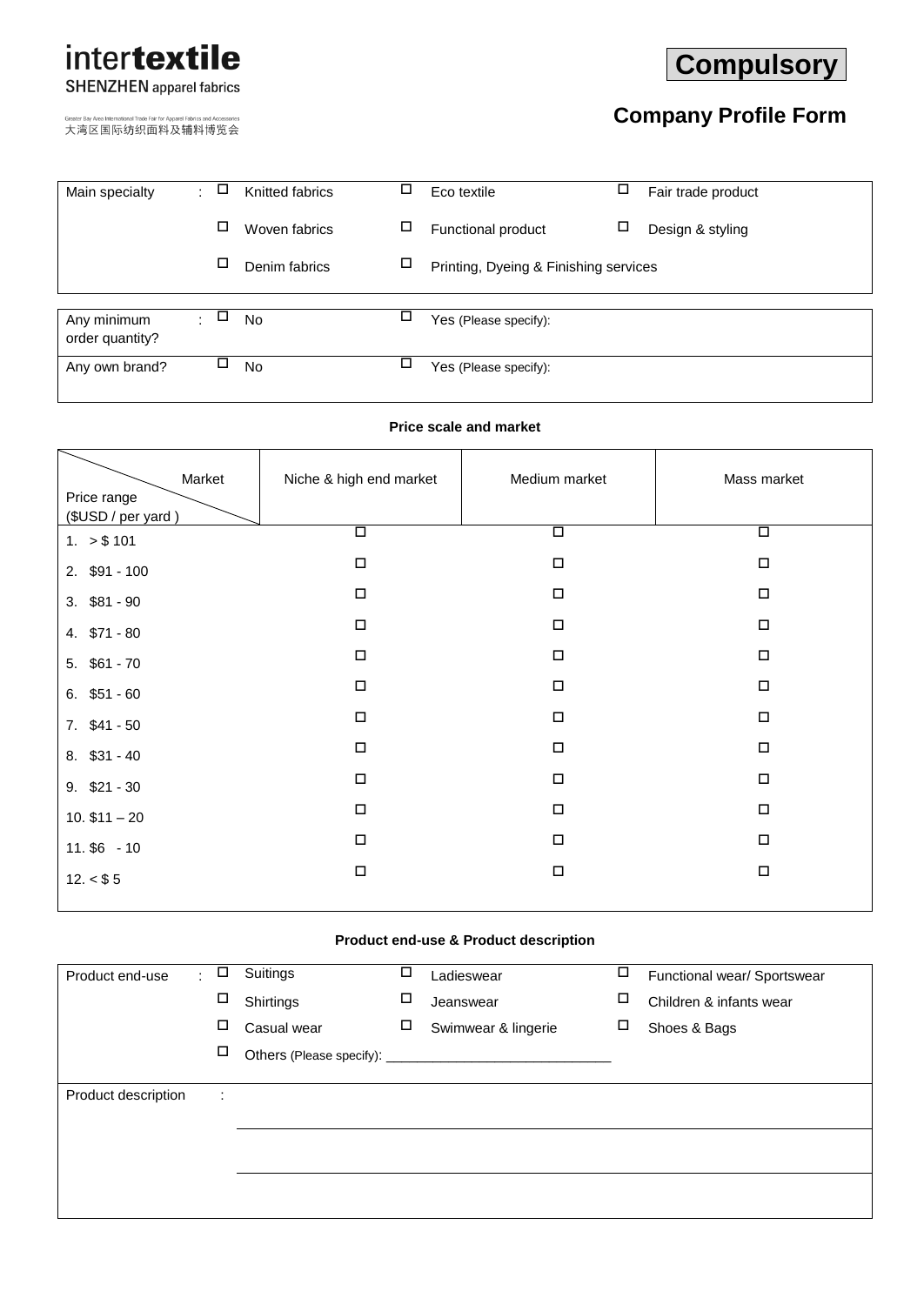## intertextile **SHENZHEN** apparel fabrics

大湾区国际纺织面料及辅料博览会

## **4. Quality standard**

# **Compulsory**

# **Company Profile Form**

| Share of products with certification:<br>(Please indicate with percentage) |   |                                    |   | With certification |        | %                  |        | $\%$<br>Without certification                                                                                                                                                                                                 |
|----------------------------------------------------------------------------|---|------------------------------------|---|--------------------|--------|--------------------|--------|-------------------------------------------------------------------------------------------------------------------------------------------------------------------------------------------------------------------------------|
| Certification<br>(Please tick $\sqrt{ }$ all that apply)                   |   |                                    |   |                    |        |                    |        |                                                                                                                                                                                                                               |
|                                                                            | п | <b>IWTO</b><br>Organic<br>Standard | □ | <b>GOTS</b>        | □      | SA8000             | $\Box$ | EU Eco-label (EU-Flower)                                                                                                                                                                                                      |
| Eco-related<br>certifications:                                             | □ | <b>REACH</b>                       | 0 | <b>BCI</b>         | □      | <b>WRAP</b>        | □      | <b>GRS</b>                                                                                                                                                                                                                    |
|                                                                            | □ | ISO14001                           | □ | <b>Bluesign®</b>   | $\Box$ |                    |        | STeP by Oeko-Tex® / Made in Green by Oeko-Tex®                                                                                                                                                                                |
|                                                                            | □ | OE100/Blend                        | □ |                    |        |                    |        | Others (please specify): example and a set of the set of the set of the set of the set of the set of the set of the set of the set of the set of the set of the set of the set of the set of the set of the set of the set of |
| General                                                                    | П | <b>AATCC</b>                       | п | ISO9001            | $\Box$ | <b>OHSAS 18001</b> | $\Box$ | ASTM                                                                                                                                                                                                                          |
| certifications:                                                            | П | Others (please specify):           |   |                    |        |                    |        |                                                                                                                                                                                                                               |

## **5. Existing / Target market** (Please tick  $\sqrt{ }$  all that apply)

|                         | Existing | Target |                         | Existing | Target |
|-------------------------|----------|--------|-------------------------|----------|--------|
| Africa                  | □        | □      | China                   | □        | $\Box$ |
| Eastern Europe          | □        | □      | Hong Kong               | □        | □      |
| Western Europe          | □        | □      | Japan                   | □        | □      |
| North America           | □        | □      | Korea                   | □        | □      |
| Central & South America | □        | □      | Taiwan                  | $\Box$   | □      |
| <b>Middle East</b>      | ◻        | □      | Other (Please specify): | □        | □      |

## **6. Existing / Target customer** (Please tick  $\sqrt{$  all that apply)

|                            |          |        | <b>Customer by business nature</b>           |          |        |
|----------------------------|----------|--------|----------------------------------------------|----------|--------|
|                            | Existing | Target |                                              | Existing | Target |
| Garment manufacturer - OEM | $\Box$   | □      | Buying office                                | □        | □      |
| Garment manufacturer - OBM | $\Box$   | □      | Fibre producer, Spinner / Weaver             | ◻        | □      |
| Garment manufacturer - ODM | П        | □      | Department store / Retailer / Chain<br>store | ◻        | □      |
| Wholesaler / Distributor   | □<br>□   |        | Import & export corporation                  | □        | □      |
| Trading company            | □        | □      | Others (Please specify):                     | □        | □      |